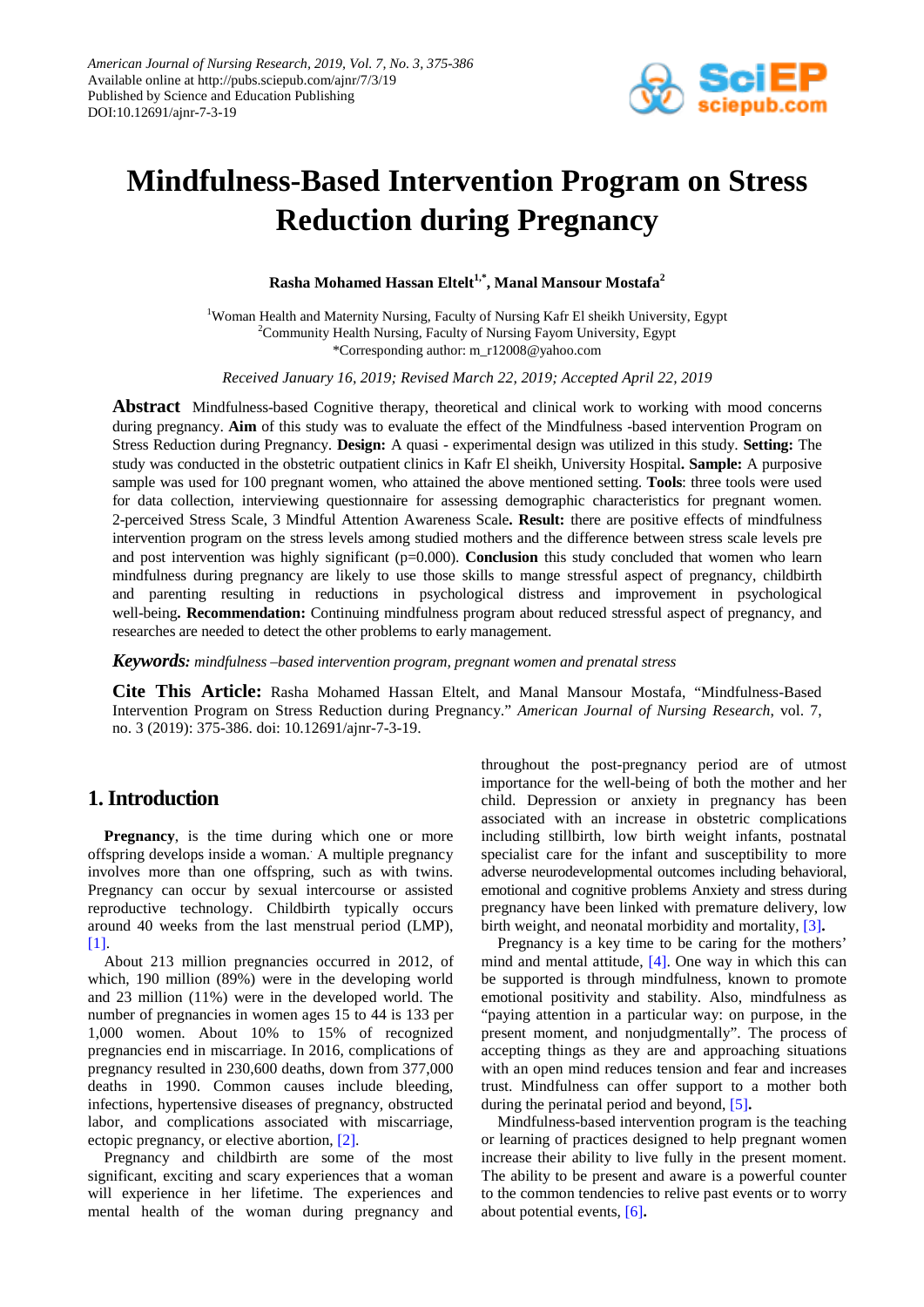Mindfulness-based interventions show promise in addressing a number of adverse outcomes, such as antenatal depression and anxiety, providing pregnant women with more empowerment and satisfaction with labour. While planning for birth can be a positive experience and has its advantages, this should be flexible because if a birth plan does not come together, it could cause distress and strain on the body, [\[7\].](#page-10-6)

Mindfulness-based interventions allow the development of abilities that are important for pregnant women and new mothers. These interventions encourage practice of awareness and acceptance of one's thoughts, emotions and body sensations, building stress tolerance, reducing reactivity and avoidance of uncomfortable experiences. The seven-attitudinal factors covered in mindfulness-based interventions include non-judging, patience, beginner's mind, trust, non-striving, acceptance and letting go [\[8\].](#page-10-7)

Pregnant women may require support through their pregnancies with mindfulness-based interventions having been suggested as potentially beneficial to support these women.

Nurses must know the common types of stressors that are most relevant to women during pregnancy with their socio-cultural aspects so that she consider those issues while giving care, counseling and health education. Being a nurse in an antenatal clinic or antenatal ward, it's her responsibility to overlook at pregnant women's emotional state by both subjective and objective ways, [\[9\].](#page-10-8)

# **2. Aim of the Study**

This study aimed to evaluate the effect of mindfulnessbased intervention program on stress reduction during pregnancy through:

2.1 Assessing pregnant women's awareness regarding mindfulness –bases intervention program to reduced stress during pregnancy.

2.2 Developing and implementing mindfulness –bases intervention program according to pregnant women's needs.

2.3 Evaluating the effect of mindfulness –bases intervention program on pregnant women to reduced stress during pregnancy.

# **3. Hypothesis**

Mindfulness-based intervention Program will improve pregnant woman awareness and reduced stress during pregnancy

# **4. Subjects and Methods**

**Design:** A quasi experimental design was utilized to conduct the study.

**Setting**: This study was conducted at the obstetric outpatient's clinics in Kafr El sheikh. University Hospital.

**Sampling**: A purposive sample of 100 pregnant women. The total number of pregnant women attending in the last year (2017-2018) in the obstetric Outpatients' clinics of in

Kafr El sheikh. University Hospital**.** was about 1000. 10% were chosen randomly (100 pregnant women ). according to the following criteria: pregnant women in third trimester, and who accepted to participate in the study.

## **4.1. Tools of the Study**

**Three tools** were used for data collection

**The first tool:** An interviewing questionnaire format, it was constructed by the researchers after reviewing relevant literatures. The questionnaire was divided into three parts:

**Part I:** Includes **demographic characteristics** of studied sample such as age, educational level, occupation, marital **status**, residence and monthly income.

Part II: obstetric history: this part was concerned with age of menarche, age of marriage, number of gravida, number of abortions, number of deliveries, types of delivery, number of living children, antenatal care during previous pregnancy, gestational age and expected date of delivery.

**Part III:** Pregnant women knowledge about meaning. benefits for mothers and fetus after birth, application of mindfulness during pregnancy and methods to apply mindfulness intervention program.

**Scoring system:** for knowledge items, a correct complete answer was scored (Two points) and a correct incomplete answer was scored (One point), while the wrong answer or don't know was given (Zero), according to pregnant women answers, their knowledge was categorized into (Good knowledge)  $\geq$  75%, (Average knowledge)  $\geq 50\% - 75\%$  and (Poor knowledge)  $< 50\%$ .

**Tools II: perceived Stress Scale (PSS):**

The perceived Stress Scale is a classic stress assessment instrument. While originally by Cohen &Williamson in (1988) [\[10\].](#page-10-9) The question in this scale ask about the feeling and thoughts during last month Question it is consisted of 10 items each item was examined in a five points Liker scale (0-4). The rating scale scores the stress as  $(0)$  for never,  $(1)$  for almost never,  $(2)$  for sometimes. (3) for often. (4) for very often.

## **4.2. Scoring System**

Scores are obtained by reversing responses (e.g,  $0=4/1$ )  $= 3/2 = 2/3 = 1/(8.4 = 0)$  to the four positively stated items (items 4, 5, 7 & 8) and then summing across all scale items and categories as the following.

Scoring ranging from 0-13 considered low stress.

- Scoring ranging from 14-26 considered moderate stress.
- Scoring ranging from 27-40 considered high perceived stress.

#### **Tool III: Mindfulness Attention Awareness Scale (MAAS):**

The trait MAAS is a 15-item scale designed by **[\[11\]](#page-10-10)** to assess a core characteristics of mindfulness namely. A receptive state of mind in which attention, informed by a sensitive awareness of what is occurring in the present, simply observes what is taking place. This contrasts with the conceptually driven mode of processing. In which events and experiences are filtered through cognitive appraisals, evaluations, memories, beliefs and other forms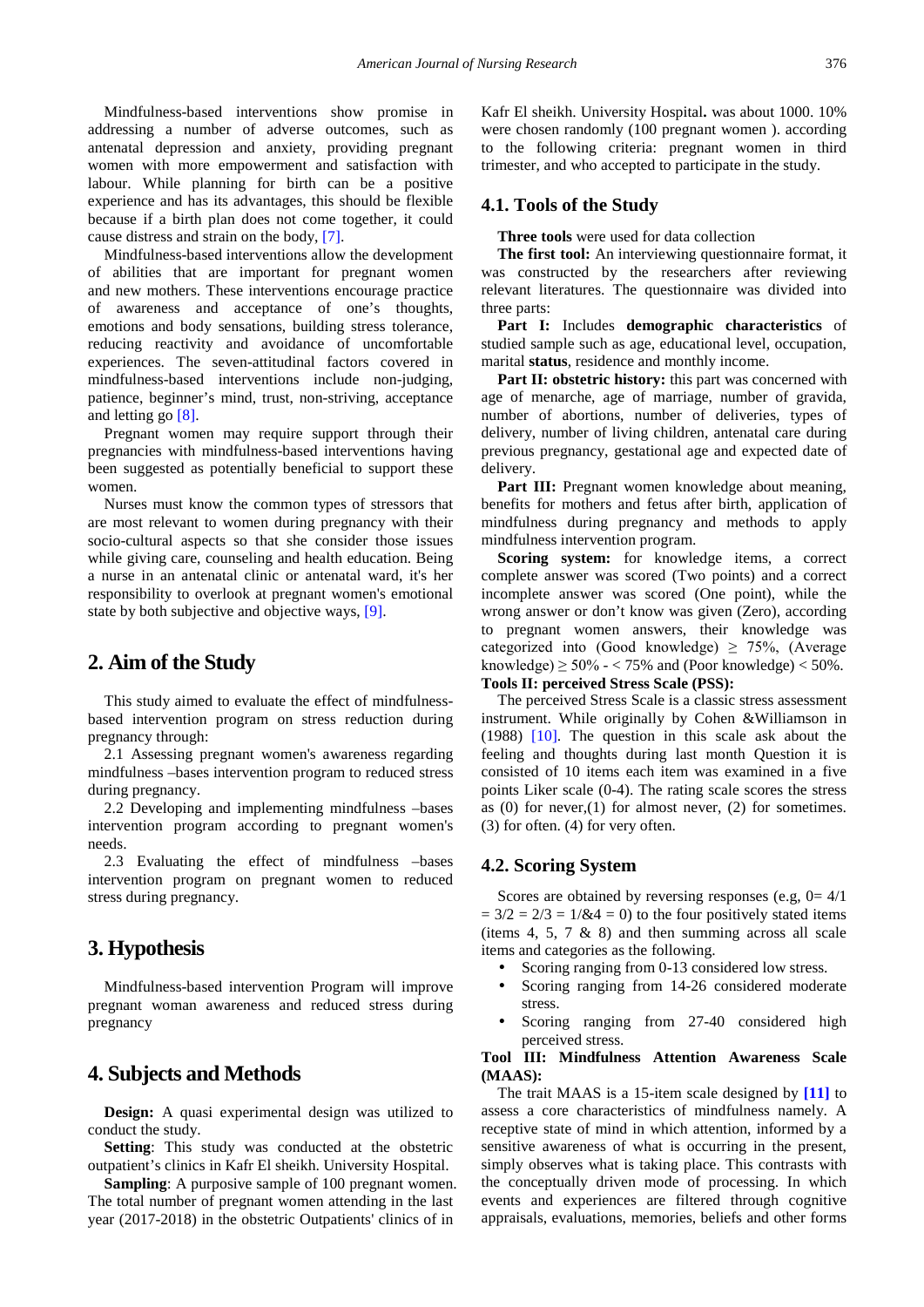of cognitive manipulation. Stressed pregnant awareness assessment items, each was six points Liker scale (1-6) as  $1=$  almost always,  $2=$ very frequently,  $3=$  somewhat frequently,  $4=$  somewhat infrequently,  $5=$  very infrequently, 6= almost never.

### **4.3. Scoring System**

The total score of each pregnant women was ranged from 15-90, and categorized into "low mindfulness" when she achieved  $\leq 50\%$  of the total score. and "high mindfulness" was considered when the she achieved more than  $\geq$  50% of total score. Accordingly, the women who had from 15-48 points of the total score, were considered as "low mindfulness" and those who had 49 to 90 points were considered as "high mindfulness".

## **4.4. Operational Design**

#### **4.4.1. Preparatory Phase**

A review of the current, past, local and international related literature and theoretical knowledge of various aspects of the study using books, articles, internet, periodicals and magazines was done.

**Validity of the tools**: Content validity was done through five experts from Faculty Members of obstetric Health Nursing department and Medical Specialty to ascertain relevance and completeness

**Reliability:** Reliability coefficients were calculated for questionnaire items. The coefficient alpha was 76.00 %.

**Pilot Study:** A pilot study was conducted on 10% (10 pregnant women) to test the content clarity and time needed to fill the tool as a pre-test. According to pilot study no modification done. So, the pilot study sample was included in the study sample.

#### **4.4.2. Ethical Consideration**

Each pregnant women were informed about the purpose and benefits of the study then oral consent was obtained before starting the data collection. Strict confidentiality was ensured throughout the study process. The study subjects were assured that all data was used only for research purpose and pregnant women were informed of the rights to refuse or withdraw at any time with no consequences.

#### **4.4.3. Fieldwork**

After official permissions to carry out the study, the aim of the study was explained to the selected subjects. The study was carried out along a period of 6 months starting from the beginning of September 2017 to the end of February 2018. The average time consumed to fill tool was 30 minutes. The previous mentioned settings were visited by the researchers two days/week (Saturday and Thursday) from 10.00 am to 2.00 pm.

**Mindfulness-based intervention Program: it included 4 phases:-**

**Phase I: Assessing:** This phase encompassed interviewing the pregnant women during attending to the outpatient clinics in the waiting area to collect baseline data. At the beginning of interview the researchers greeted the pregnant women, introduced themselves to each one

included in the study. That was based on baseline data that obtained from pre-program assessment and reviewing of current and past, local and international related literature on different aspects of problems facing pregnant women was done using textbooks, articles, and periodicals.

**Phase II: planning phase:** Developing the program according to **general objective** to enhance the pregnant women to reduced stress during pregnancy was achieved through Mindfulness Attention Awareness Scale according to four steps

**Content of mindfulness-based intervention Program 4 steps:**

**STEP 1: Morning Meditation** wake up in the morning, sit in a comfortable posture and close your eyes. Make sure you are not disturbed for 5- 10 minutes. Take a few deep breaths. Breathe in through your nose, breathe out through your nose. Scan your body starting from head to toe. Check whether you have any physical discomfort in your body. Physical discomfort can happen due to improper body positioning during sleep or lack of sleep, once you identified the physical discomfort, just by closing your eyes, do some stretching exercise. If you still have the physical discomfort, just be aware of the pain for few seconds.

**STEP 2: Mindful Eating**: It is advisable to eat after 15 – 30 minutes after you wake up. Fruits will be ideal to eat soon after you wake up. Gently take the fruit in your hand. For few seconds, mindfully look at the color, texture and the nature of the fruit. Then repeat the affirmations in your mind. "Let this fruit provide the necessary nutrition to me and my baby."Now mindfully slowly eat the fruit. Take at least 10 minutes to eat mindfully. You shall practice this technique while having your meals.

**STEP 3: Mindful Walking** If you are a working women, it is necessary to take small breaks during your working hours. Just go for a mindful walking. It is better to do the walking in the barefoot. If you are living in a too hot or cold region, wear a comfortable footwear. Begin by standing still and becoming aware of your body and how it feels. Notice your posture, feel the weight of your body pressing down toward the ground, and your heels pushing into your shoes; become aware of all the subtle movements that are keeping you balanced and upright. And Continue this mindful walking anywhere between 10-20 minutes everyday morning and evening.

**STEP 4: Evening Meditation/ Sleep Meditation.** You can do this meditation in the evening or before you go to sleep. This technique will help you to sleep well. You can comfortably sit on a convenient posture, or you can lie down. Gently close your eyes.

Now effortlessly, bring your awareness to your breathing. Can you feel your breath coming in and going out Just relax and breathe however is natural to you. Concentrate on your chest or abdomen rising and falling – can you feel it your mind will probably wander at some point, and thoughts will arise. Now gently shift your focus to your baby. Place both your hand on your stomach and feel your baby for few seconds. Now, ask your baby to go to sleep. If possible sing a lullaby. Tell the baby to sleep for 8-10 hours. Then, slowly count from 10 to 1. Mother who have trained their child during pregnancy to sleep for 8 – 10 hours have slept for longer hours in the night after birth. Talking to the child mindfully during pregnancy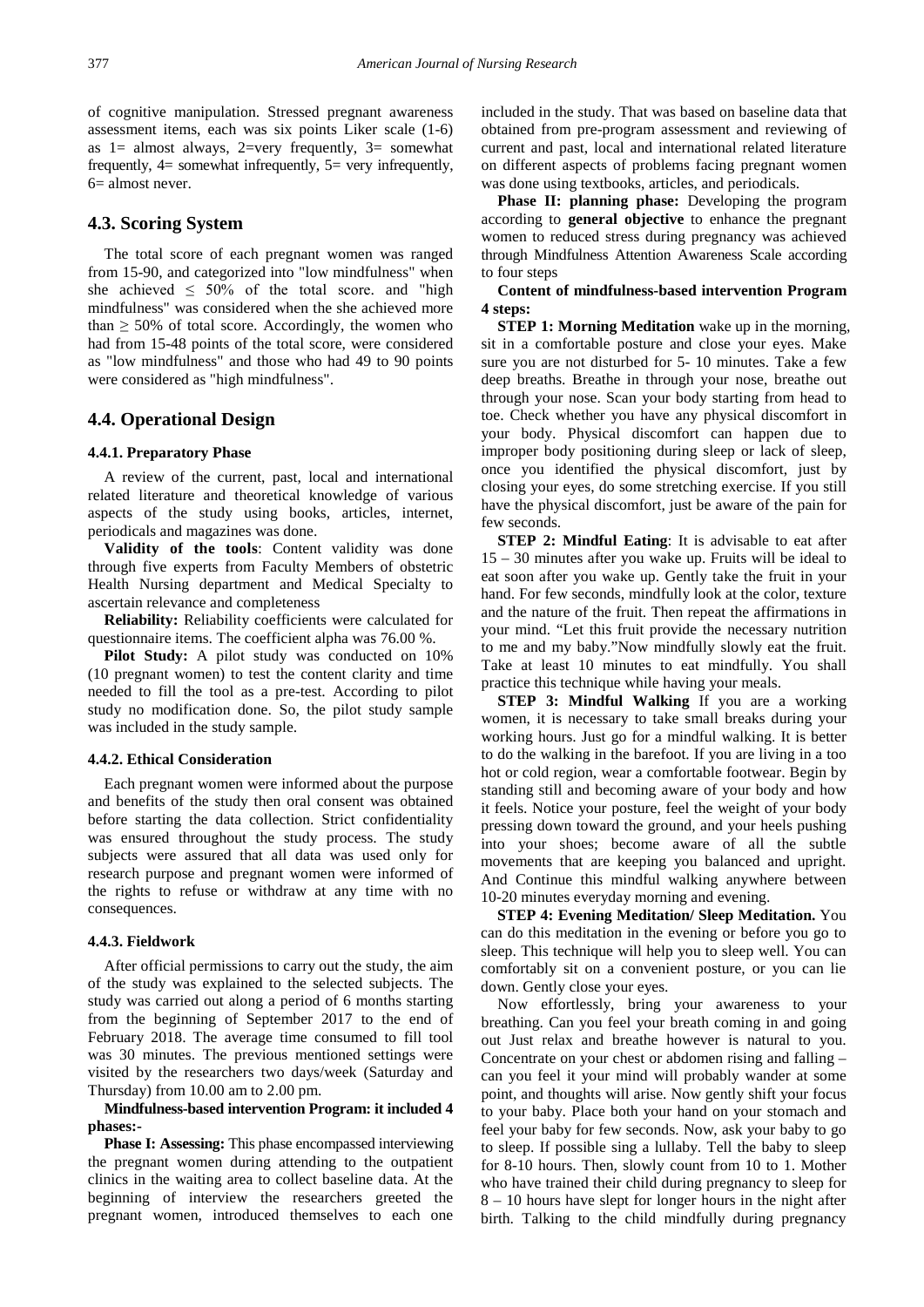greatly help to reprogram the infant's body and mind for their well-being. Pregnant women knowledge related to mindfulness intervention program such as meaning, benefits for mothers and fetus after birth and appropriate timing for application of mindfulness program and methods to apply mindfulness program.

**Phase III: Implementing**: The Mindfulness-based intervention Program was implemented over a period of 6 months; it was carried out through 5 sessions. The duration of each session ranged from 20-30 minutes. The intervention program was implemented either individually or in groups from 2 to 4 pregnant women in the. At the beginning of each session the researchers started by a summary about what was given through the previous session, taking into consideration using simple and clear language to suit the pregnant women educational level. Different teaching methods were used including small group discussion, brain storming, demonstration and redemonstration. The teaching aids used were brochures, colored posters and laptop screen show. At the end of each session, the studied sample was informed about the content of the next session and its time.

**Phase V: Evaluating** Mindfulness-based intervention Program was done after two weeks from implementation of the Mindfulness-based intervention program during their follow up by using the same pre-program format.

## **5. Statistical Design:**

Data entry and analysis were performed using statistical package for Social Science (SPSS) version 17. Data were presented using descriptive statistics in the form of frequency, percentages, means and standard deviations for quantitative variables. Qualitative catgoral variables were compared using paired t test. Statistical significance was considered at P-value  $< 0.05$ .

## **6. Results**

[Table 1.](#page-3-0) Demonstrate that 46.0% of studied women were age group (20≤25 years) with mean of 22.3±4.7 years, and 55% of them were living in rural areas. As regards marital status, 78.0% of them were married and 11.0% were either divorced or widow. more than half of studied women have not enough monthly income 56.0%, regarding the level of education 40.0% of them illiterate, 30.0% of them secondary education.

[Table 2.](#page-3-1) Revealed that only 14.0% of them were primigravida, while 74.0% of them 3 or more gravida have no abortions 56.0%, while 37.0% had 1-2 abortions 56.0% of studied women delivered one to two times. Regarding antenatal care during previous pregnancy,56.0% of them mentioned that they did antenatal care in previous pregnancy, while 21.0% did not do antenatal care.

[Figure 1](#page-4-0) shows that 62.0% of studied women were delivered cesarean section.

[Table 3.](#page-4-1) Demonstrate the positive effect of mindfulness intervention on the stress levels among studied mothers. 49.0% of Mothers who were suffer from high perceived stress in pre intervention, decreased to 5.0% in post intervention. The difference between stress scale levels

pre and post intervention was highly significant (p=0.000). Moreover. the mean of the total of perceives stress scale before intervention  $(26.6\pm6.8)$  decreased to  $(12.9\pm2.6)$ post intervention, indicating the lower significant stress levels after intervention.

**Table 1. Distribution of demographic characteristics of studied women (n=100)**

<span id="page-3-0"></span>

| demographic characteristics | n <sub>0</sub> | $\frac{0}{0}$        |
|-----------------------------|----------------|----------------------|
| Age:                        |                |                      |
| $20 \leq 25$ years          | 46             | 46.0                 |
| $25 \leq 30$ years          | 28             | 28.0                 |
| $\geq$ 30 years             | 26             | 26.0                 |
| $Mean + SD$                 |                | $22.3 \pm 4.7$ years |
| Marital status:             |                |                      |
| Married                     | 78             | 78.0                 |
| Divorced                    | 11             | 11.0                 |
| Widow                       | 11             | 11.0                 |
| Occupation                  |                |                      |
| Housewife                   | 75             | 75.0                 |
| Employee                    | 25             | 25.0                 |
| Residence:                  |                |                      |
| Rural                       | 55             | 55.0                 |
| Urban                       | 45             | 45.0                 |
| Level of education:         |                |                      |
| Illiterate                  | 40             | 40.0                 |
| Read & write                | 20             | 20.0                 |
| Secondary education         | 30             | 30.0                 |
| University and more         | 10             | 10.0                 |
| Monthly income:             |                |                      |
| Enough                      | 44             | 44.0                 |
| Not enough                  | 56             | 56.0                 |

<span id="page-3-1"></span>

| Table 2. Distribution of studied women according to their obstetric |  |  |
|---------------------------------------------------------------------|--|--|
| history $(n=100)$                                                   |  |  |

| obstetric history                         | No           | %    |
|-------------------------------------------|--------------|------|
| Age of menarche (years)                   |              |      |
| $10-12$                                   | 74           | 74.0 |
| $13 - 15$                                 | 26           | 26.0 |
| Age of marriage(years)                    |              |      |
| $20 - 24$                                 | 85           | 85.0 |
| 25-30                                     | 15           | 15.0 |
| Number of Gravida:                        |              |      |
| N <sub>0</sub>                            | 14           | 14.0 |
| $1 - 2$                                   | 39           | 39.0 |
| $\geq$ 3                                  | 47           | 47.0 |
| Number of Abortions:                      |              |      |
| N <sub>0</sub>                            | 56           | 56.0 |
| $1 - 2$                                   | 37           | 37.0 |
| $\geq$ 3                                  | $\mathbf{1}$ | 1.0  |
| Number of deliveries:                     |              |      |
| N <sub>0</sub>                            | 14           | 14.0 |
| $1 - 2$                                   | 65           | 65.0 |
| $\geq$ 3                                  | 21           | 21.0 |
| Number of living children:                |              |      |
| N <sub>0</sub>                            | 14           | 14.0 |
| $1 - 2$                                   | 60           | 60.0 |
| $\geq$ 3                                  | 21           | 21.0 |
| Antenatal care during previous pregnancy: |              |      |
| Done                                      | 65           | 65.0 |
| Not done                                  | 21           | 21.0 |
| Not applicable                            | 14           | 14.0 |
| Gestational age:                          |              |      |
| 1-3 months                                | 16           | 16.0 |
| 4-6months                                 | 84           | 84.0 |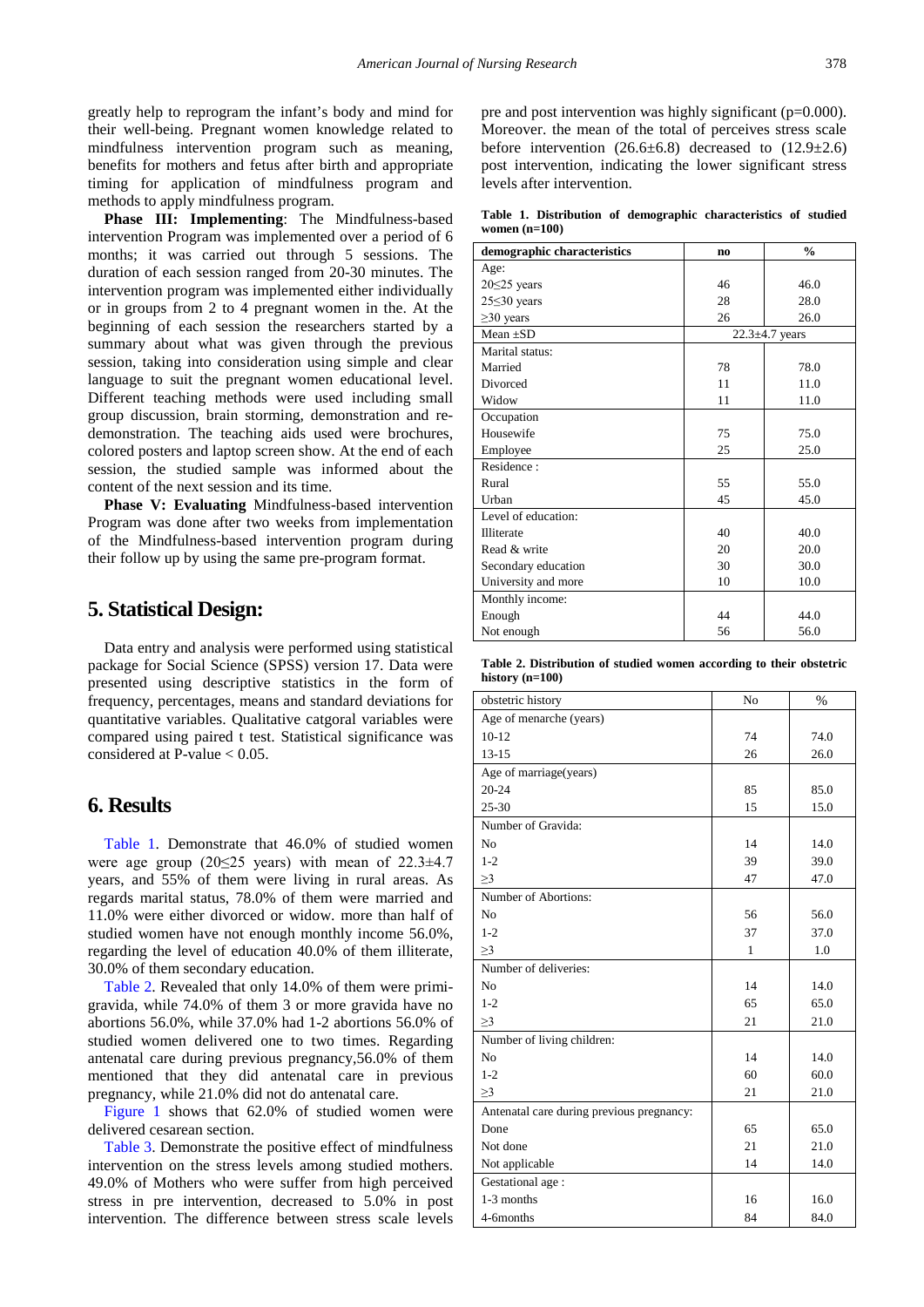[Figure 2.](#page-4-2) Demonstrates that approximately 49.0% of them were suffering from high perceived stress, followed by 39.0% of them suffered from moderate stress, and the lowest percentage was in low stress 12.0%

[Table 4](#page-5-0) shows that there was statistical significant improvement in pregnant women knowledge levels regarding mindfulness courses at the post intervention program, compared to pre program in all knowledge items at p≤0.001.

[Figure 3](#page-4-3) reveals that, there was statistical significant improvement in pregnant women total knowledge levels regarding mindfulness courses at the post educational program, compared to pre program in all knowledge items at p≤0.001.

The [Table 5](#page-5-1) revealed that paried t test determined that mean total score of Mindful Attention Awareness Scale differed with highly statistical significant p value between pre, post intervention (paried t=13.2.  $p \le 0.000$ ). The mean scores of each items pre intervention were lower for all the fifteen items than the post intervention mean score. In addition, the table revealed the effectiveness of Mindfulness courses in elicited a significant increase in mean total Mindful Attention Awareness Scale from pre-intervention  $(57.7\pm 6.8)$  to post intervention  $(67.8\pm 7.1)$ . which was highly statistical significant statistically (p=0.000). Therefore, we can conclude that mindfulness courses, elicits a statiscally significant increase in level of dispositional mindfulness.

[Table 6.](#page-6-0) Revealed that a statistical significant positive correlation between pregnant women age, marital status, occupation, residence educational levels and monthly income and total MAAS scores p≤0.001.

[Table 7.](#page-6-1) Revealed that a statistical significant positive correlation between pregnant women age, marital status, occupation, residence educational levels and monthly income and level of total stress scores p≤0.001.

<span id="page-4-0"></span>

Figure 1. Distribution of studied women according to their type of delivery

<span id="page-4-2"></span>

Figure 2. Assessment of studied women total score stress levels during pregnancy(pre intervention)

#### <span id="page-4-3"></span>Knowledage Total pre and post Total score of correct

Good Average Poor



Figure 3. Distribution of total score of correct knowledge pre, and post intervention program (No=100)

**Table 3. Total perceived stress scale levels during pregnancy pre and post intervention (n=100)**

<span id="page-4-1"></span>

|                                   | Pre intervention<br>post intervention |                | P value                |  |
|-----------------------------------|---------------------------------------|----------------|------------------------|--|
| Total perceived stress scale      | $\%$                                  | $\frac{0}{6}$  |                        |  |
| Low stress:                       |                                       |                |                        |  |
| $(0-13)$                          | 12.0                                  | 65.0%          |                        |  |
| Moderate stress:                  |                                       |                | $X^2 = 77.5$           |  |
| $(14-26)$                         | 39.0                                  | 30.0           | $P=0.00**$             |  |
| High perceived stress:            |                                       |                |                        |  |
| $(27-40)$                         | 49.0                                  | 5.0            |                        |  |
| Mean total perceived stress scale | $26.6 \pm 6.8$                        | $12.9 \pm 2.6$ | $t=19.8$<br>$P=0.00**$ |  |

\*\* highly significant (p=0.000).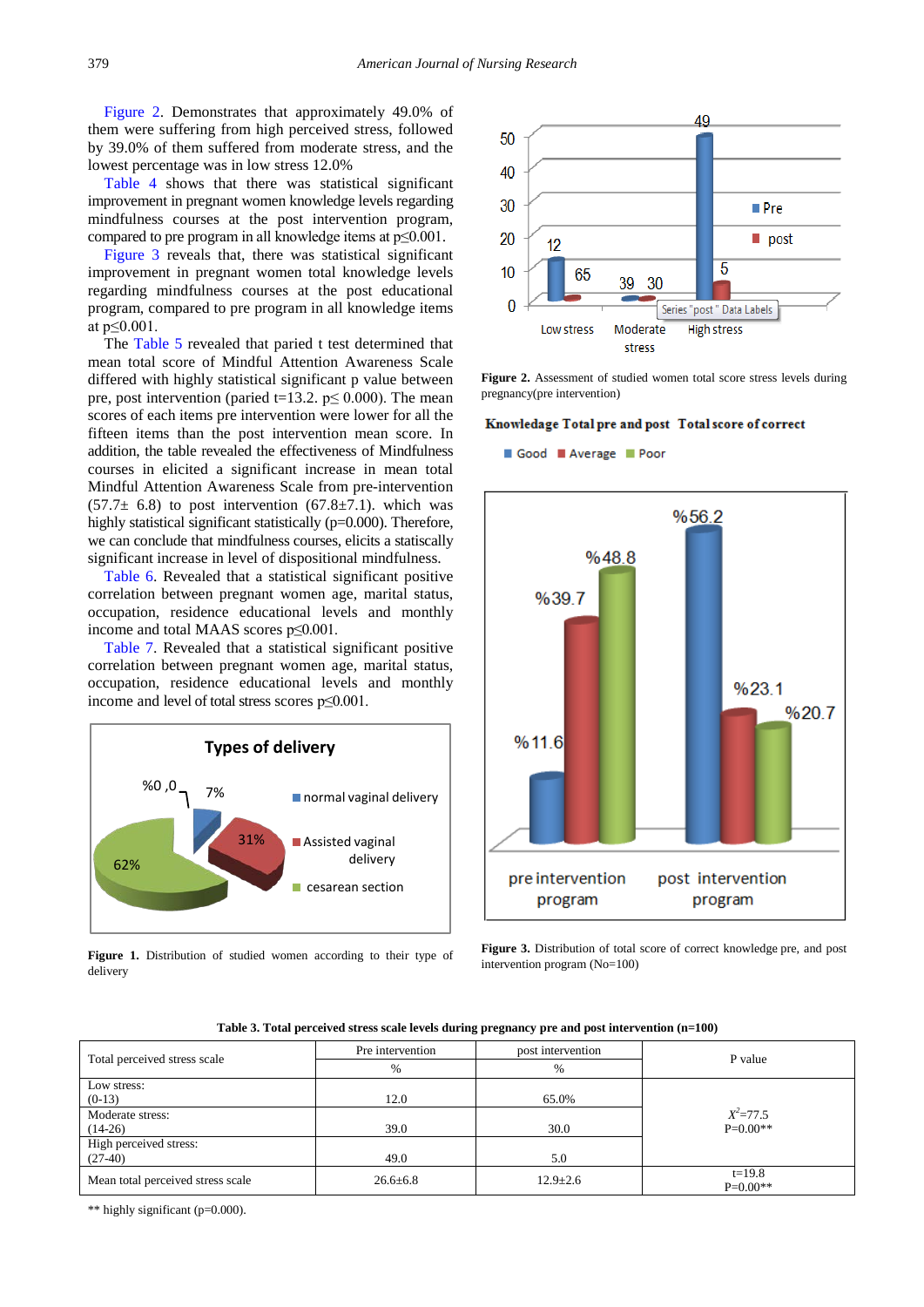<span id="page-5-0"></span>

|                                                              | Pre-program   |            |          | post-program  |            |          |                  |            |
|--------------------------------------------------------------|---------------|------------|----------|---------------|------------|----------|------------------|------------|
| Correct Knowledge                                            | wrong answer  | Incomplete | Complete | wrong answer  | Incomplete | Complete | Paired<br>t test | P<br>value |
|                                                              | $\frac{0}{0}$ | $\%$       | $\%$     | $\frac{0}{0}$ | $\%$       | $\%$     |                  |            |
| Meaning of mindfulness courses<br>during pregnancy           | 45.5          | 44.6       | 9.9      | 9.9           | 19.8       | 70.2     | 11.742           | 0.000      |
| Benefits of mindfulness courses<br>during pregnancy          | 42.1          | 57.9       | 0.0      | 8.3           | 29.8       | 62.0     | 13.540           | 0.000      |
| Benefits of mindfulness courses for<br>the fetus after birth | 33.9          | 59.5       | 6.6      | 8.3           | 29.8       | 62.0     | 9.796            | 0.000      |
| Appropriate timing for application<br>of mindfulness courses | 24.8          | 62.0       | 13.2     | 62.8          | 35.5       | 1.7      | 10.052           | 0.000      |
| Methods to apply mindfulness<br>courses during pregnancy     | 10.7          | 77.7       | 11.6     | 5.0           | 32.2       | 62.8     | 8.480            | 0.000      |

## **Table 4. Distribution of pregnant women according to their level of correct knowledge about mindfulness courses pre and post intervention**

**Table 5. Mindful attention awarnace scale (MAAS) of pregnant women pre, and post intervention.**

<span id="page-5-1"></span>

|                                                                                                                   | Pre             | Post          |               |                             |
|-------------------------------------------------------------------------------------------------------------------|-----------------|---------------|---------------|-----------------------------|
| Mindful attention awarnace scale (MAAS)items                                                                      | Intervention    | Intervention  | Paired t-test | P value                     |
|                                                                                                                   | $Mean+SD$       | $Mean \pm SD$ |               |                             |
| 1-I could be experiencing some emotion and not be<br>conscious of it unit sometime later                          | $3.31 \pm 8$    | $3.97 + 0.5$  | 4.2           | 0.000<br>$HS**$             |
| 2-I break or spil things because of carelessness, not<br>paying attention, or thinking of something else.3.       | $4.32 \pm 1.1$  | $4.9 \pm 0.7$ | 4.5           | 0.000<br>$HS**$             |
| 3-I find it difficult to stay focused on what's happening in<br>the present                                       | $3.96 + 0.8$    | $4.5 + 0.6$   | 8.0           | 0.000<br>$HS**$             |
| 4-I tend to walk quickly to get where I'm going without<br>pying attention to what I experience along the way.    | $3.83 \pm 0.6$  | $4.9 \pm 0.9$ | 4.3           | 0.000<br>$HS**$             |
| 5-Itend not to notice feeling of physical tension or<br>discomfort unit they realy grab my attention.             | $3.25 \pm 0.7$  | $3.6 + 0.4$   | 6.0           | 0.000<br>$HS**$             |
| 6-I forget a person's name almost as soon as I; ve been<br>told it for the first time.                            | $4.13 + 1.0$    | $4.7 + 0.8$   | 5.9           | 0.000<br>$HS**$             |
| 7-It seems Iam "running on automatic" without much<br>awareness of whate I'm doing.                               | $4.47 \pm 0.9$  | $5.2 \pm 0.8$ | 7.2           | 0.000<br>$HS**$             |
| 8-I rush though activities without being eally attentive to<br>them.                                              | $3.98 \pm 0.9$  | $4.9 \pm 0.8$ | 2.9           | 0.000<br>$HS**$             |
| 9-I get so focused on the goal Iwant to achieve that I lose<br>touch with whate Iam doing right now to get there. | $3.75 + 0.7$    | $4.1 + 0.7$   | 5.5           | 0.000<br>$HS**$             |
| 10-I do jobs or tasks automatically, without being aware<br>of what I'm doing                                     | $3.79 \pm 0.7$  | $4.7 \pm 0.9$ | 8.8           | 0.000<br>$HS**$             |
| 11-Ifind myself if listening to someone with one ear,<br>doing something alse at the same time.                   | $3.73 \pm 0.9$  | $4.4 \pm 0.7$ | 6.9           | 0.000<br>$HS**$             |
| 12-Idrive places on "automatic pilot" and then wonder<br>why Iwent there.                                         | $4.72 \pm 1.0$  | $5.3 \pm 0.9$ | 5.2           | 0.000<br>$HS**$             |
| 13- I find myself preoccupied with the future or the past.                                                        | $3.16 \pm 0.7$  | $4.4 \pm 1.2$ | 8.9           | 0.000<br>$HS**$             |
| 14-If ind myself doing things without paying attention.                                                           | $3.49 \pm 0.7$  | $4.4 \pm 1.0$ | 8.4           | 0.000<br>$\mathrm{HS}^{**}$ |
| 15-I snack without being aware that I'm eating.                                                                   | $4.0 + 0.7$     | $4.7 \pm 0.8$ | 5.4           | 0.000<br>$HS**$             |
| Total Mindful attention awarnace scale (MAAS) items                                                               | $57.71 \pm 6.8$ | $67.8 + 7.1$  | 13.2          | 0.000<br>$HS**$             |

\*\* highly significant (p=0.00).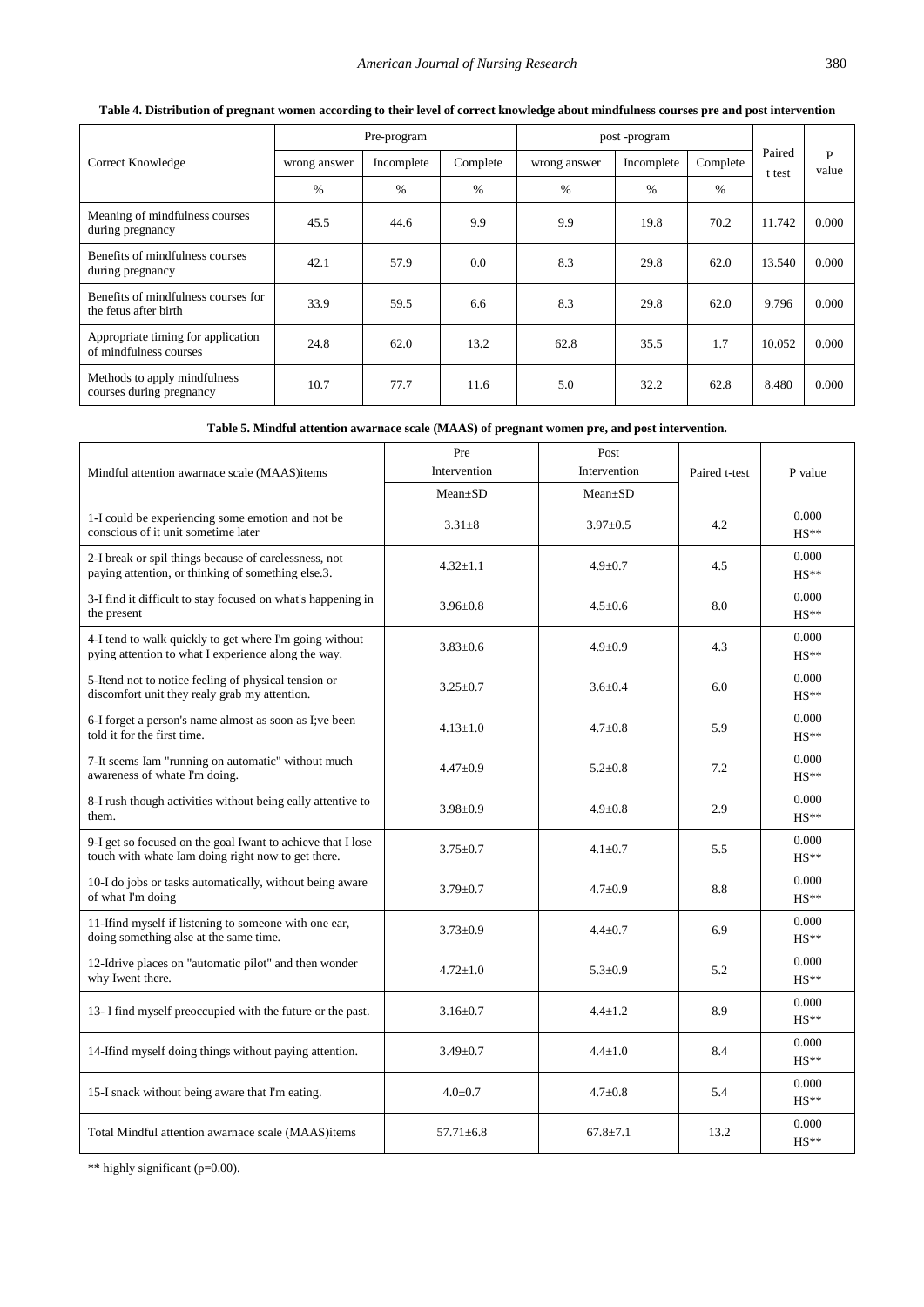**Table 6. Relation between pregnant women demographic characteristics and level of their level of total MAAS (n=100).**

<span id="page-6-0"></span>

|                        | Total MAAS groups |                                |                  |                   |  |  |  |
|------------------------|-------------------|--------------------------------|------------------|-------------------|--|--|--|
|                        |                   | Pre intervention               |                  | Post intervention |  |  |  |
| Items                  | Poor              | Good                           | Poor             | Good              |  |  |  |
|                        | Mindful           | mindful                        | Mindful          | mindful           |  |  |  |
|                        | $\%$              | $\%$                           | $\%$             | $\%$              |  |  |  |
| Age                    |                   |                                |                  |                   |  |  |  |
| $20 \le 25$ years      | 40.0              | 60.0                           | $\mathbf{0}$     | 100.0             |  |  |  |
| $25 \leq 30$ years     | 55.0              | 45.0                           | $\boldsymbol{0}$ | 100.0             |  |  |  |
| $\geq$ 30 years        | 70.0              | 30.0                           |                  | 96.2              |  |  |  |
|                        |                   | $X^2=6.29. p=0.17$             |                  |                   |  |  |  |
| Marital status:        |                   |                                |                  |                   |  |  |  |
| Married                | 40.0              | 60.0                           | $\boldsymbol{0}$ | 100.0             |  |  |  |
| Divorced               | 60.0              | 40.0                           | $\overline{0}$   | 100.0             |  |  |  |
| Widow                  | 55.0              | 45.0                           |                  | 98.0              |  |  |  |
|                        |                   | $X^2 = 5.109$ . p = 0.27       |                  |                   |  |  |  |
| Occupation             |                   |                                |                  |                   |  |  |  |
| Housewife              | 44.0              | 56.0                           | 20.0             | 80.0              |  |  |  |
| Employee               | 30.0              | 70.0                           | 5.0              | 95.0              |  |  |  |
| $X^2=9.88. p=0.001$    |                   |                                |                  |                   |  |  |  |
| Residence:             |                   |                                |                  |                   |  |  |  |
| Rural                  | 60.0              | 40.0                           | 3.0              | 97.0              |  |  |  |
| Urban                  | 40.0              | 60.0                           | 5.0              | 95.0              |  |  |  |
|                        |                   | $X^2 = 7.109$ . p = 0.20       |                  |                   |  |  |  |
| Level of education:    |                   |                                |                  |                   |  |  |  |
| <b>Illiterate</b>      | 60.0              | 40.0                           | 30.0             | 70.0              |  |  |  |
| Read & write           | 55.0              | 45.0                           | 20.0             | 80.0              |  |  |  |
| Secondary education    | 40.0              | 60.0                           | 10.0             | 90.0              |  |  |  |
| University and more    | 30.0              | 70.0                           | 0.0              | 100.0             |  |  |  |
| $X^2 = 2.51$ , p= 0.64 |                   |                                |                  |                   |  |  |  |
| Monthly income:        |                   |                                |                  |                   |  |  |  |
| Enough                 | 44.0              | 56.0                           | 20.0             | 80.0              |  |  |  |
| Not enough             | 30.0              | 70.0                           | 5.0              | 95.0              |  |  |  |
|                        |                   | $\overline{X^27.11. p} = 0.67$ |                  |                   |  |  |  |

#### **Table 7. Relation between the demographic characteristics of pregnant woman and their level of total stress score (n=100)**

<span id="page-6-1"></span>

|                                   | Total stress score |                 |                        |                |                 |                    |
|-----------------------------------|--------------------|-----------------|------------------------|----------------|-----------------|--------------------|
|                                   | Pre intervention   |                 | Post intervention      |                |                 |                    |
| Items                             | Low stress         | Moderate stress | <b>High Stress</b>     | Low stress     | Moderate stress | <b>High Stress</b> |
|                                   | $(0-13)$           | $(14-26)$       | $(27-40)$              | $(0-13)$       | $(14-26)$       | $(27-40)$          |
|                                   | $\%$               | $\%$            | $\%$                   | $\%$           | $\%$            | $\%$               |
| Age                               |                    |                 |                        |                |                 |                    |
| $20 \le 25$ years                 | 50.0               | 20.0            | 30.0                   | 17.3           | 37.0            | 45.7               |
| $25 \leq 30$ years                | 60.0               | 20.0            | 20.0                   | 3.6            | 32.1            | 64.3               |
| $\geq$ 30 years                   | 40.0               | 40.0            | 20.0                   | 11.5           | 50.0            | 38.5               |
|                                   |                    |                 | $X^2 = 2.17$ . p = 0.7 |                |                 |                    |
| Marital status:                   |                    |                 |                        |                |                 |                    |
| Married                           | 40.0               | 15.0            | 45.0                   | 15.4           | 50              | 34.6               |
| Divorced                          | 50.0               | 30.0            | 20.0                   | $\overline{0}$ | $\Omega$        | 100                |
| Widow                             | 40.0               | 20.0            | 4.0                    | $\overline{0}$ | $\mathbf{0}$    | 100                |
|                                   |                    |                 | $X^2$ = 10.79. p=0. 09 |                |                 |                    |
| Occupation                        |                    |                 |                        |                |                 |                    |
| Housewife                         | 50.0               | 30.0            | 20.0                   | 12             | 42.7            | 45.3               |
| Employee                          | 40.0               | 40.0            | 20.0                   | 12             | 28              | 60                 |
|                                   |                    |                 | $X^2 = 2.51$ , p= 0.64 |                |                 |                    |
| Residence:                        |                    |                 |                        |                |                 |                    |
| Rural                             | 50.0               | 30.0            | 20.0                   | 10.9           | 36.4            | 52.7               |
| Urban                             | 40.0               | 40.0            | 20.0                   | 13.3           | 42.2            | 44.4               |
|                                   |                    |                 | $X^2 = 8.51$ , p= 0.69 |                |                 |                    |
| Level of education:               |                    |                 |                        |                |                 |                    |
| Illiterate                        | 40.0               | 40.0            | 20.0                   | 19.6           | 42.9            | 37.5               |
| Read & write                      | 45.0               | 30.0            | 25.0                   | 2.3            | 34.1            | 63.6               |
| Secondary education               | 30.0               | 40.0            | 30.0                   | 1.0            | 30.0            | 69.0               |
| University and more               | 25.0               | 40.0            | 65.0                   | 0.0            | 0.0             | 100.0              |
| $X^2 = 9.51$ , p= 0.74            |                    |                 |                        |                |                 |                    |
| Monthly income                    |                    |                 |                        |                |                 |                    |
| Enough                            | 35.0               | 20.0            | 45.0                   | 12.0           | 39.0            | 49.0               |
| Not enough                        | 50.0               | 30.0            | 20.0                   | 10.0           | 20.0            | 80.0               |
| $\overline{X^2}$ = 10.51, p= 0.70 |                    |                 |                        |                |                 |                    |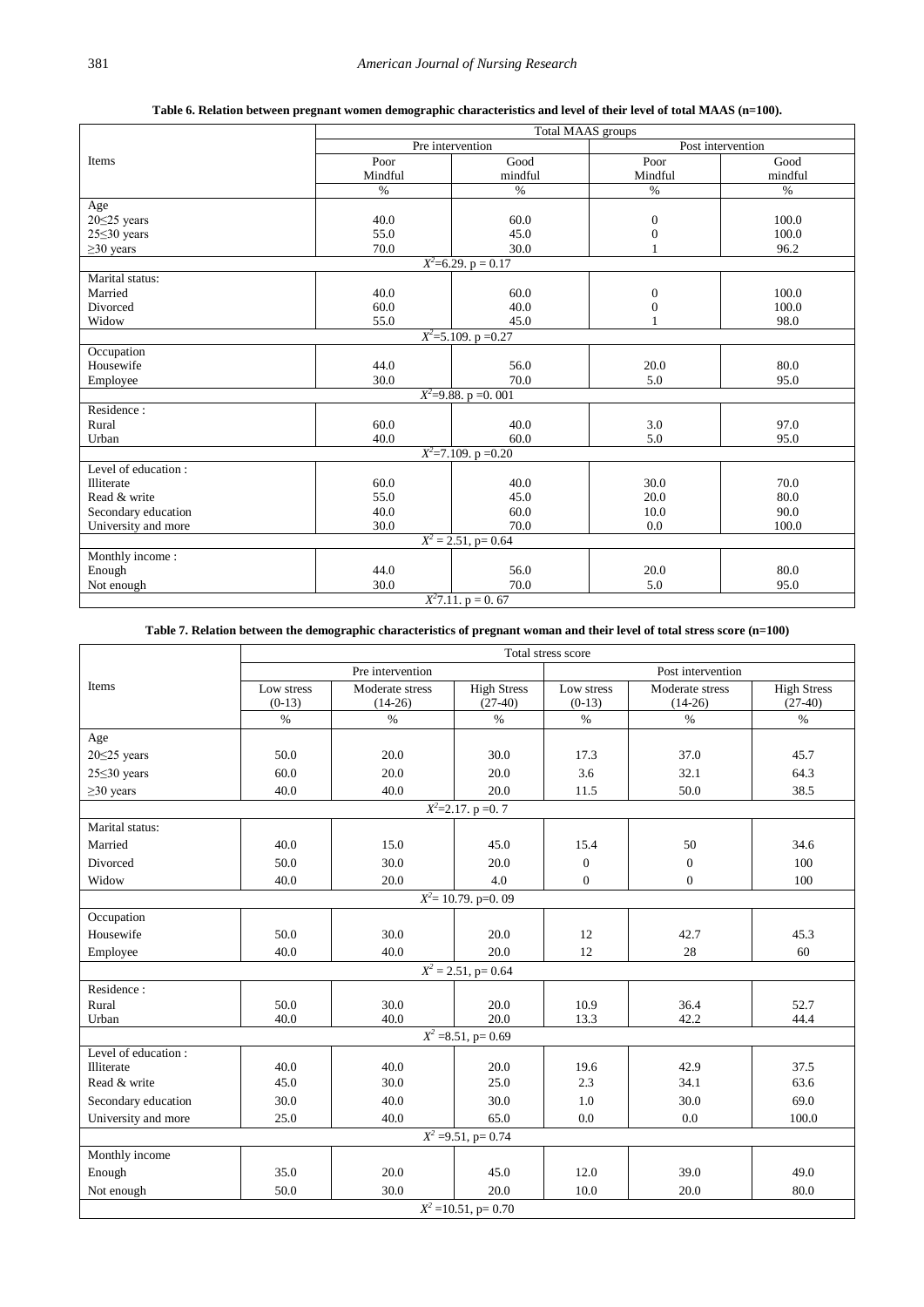## **7. Discussion**

Pregnancy and childbirth are some of the most significant, exciting and scary experiences that a Woman Will experience in her lifetime. The experience and mental health of the Woman during pregnancy and throughout the post- pregnancy period are of utmost importance for the well-being of both the mother and her child (Billie et al., 2016). Stress and pregnancy outcome have been established. Stress can influence maternal mental health during pregnancy and postpartum period and or can influence the pregnancy outcome[, \[12\].](#page-10-11)

The current study aimed to evaluate the effect of the Mindfulness-based intervention program on Stress reduction during pregnancy.

The current study revealed that about half of studied pregnant Women were in young age group 20-≤25 years with a mean of  $22.3 \pm 4.7$  years and half of them were living in rural areas. About marital status, more than threequarters of them were married and more than half of studied pregnant Women have not enough monthly income. This result is supported by [\[13\],](#page-10-12) who Studied the stressors and social support among pregnant women in Egypt, who reported that, that almost two thirds of the pregnant women aged from 20 to 29 years with mean 27.6±5.9, more than half of the pregnant women respectively were from rural residence and were working women. In relation to family income, more than half of the pregnant women stated that their income was not enough.

Also, the study finding is incongruent with a study conducted by [\[14\]](#page-10-13) ho studied the perceived social support and stress among pregnant women at health of Iran- which found that the mean of the participants' age and gestational age was 35 years, and majority of the pregnant women were housewife. Also, [\[15\]](#page-10-14) who studied the stress and its predictors in pregnant women they reported that the mean age of the sample was thirty years, with age ranging between 18 and 45 years.

Regarding the obstetric history of the studied pregnant women, the results of the present study revealed that. The majority of studied pregnant women were had three or more gravida. More than two thirds of studied pregnant women delivered one to times, slightly less than two thirds delivered cesarean. Regarding antenatal care during previous pregnancy, nearest to two-thirds of studied pregnant women mentioned that they did antenatal care in previous pregnancy, while one fifth did not do antenatal care. This study was in an agreement with,  $[16]$ , who investigated the effectiveness of the caring for body and mind in pregnancy in reducing perinatal depression, anxiety and stress in Cochrane, they stated that most of the sample had no previous children. Approximately onequarter of the sample had one previous child, and one participant had three previous children. Prior miscarriages were experienced by less than one-quarter of the sample.

Also, this finding was supported by [\[13\]](#page-10-12) who displayed that, three-quarters of the pregnant women were multigravida, almost half of the pregnant women were multipara, while respectively of the pregnant women had a previous abortion and had previous stillbirth baby. However, [\[17\]](#page-10-16) who studied the risk factors for stress during antenatal period among pregnant women in tertiary care hospital of Southern India, which reported that more

than half of group was primigravida. Moreover, concerning to the perceived stress scale during. Pregnancy pre-intervention, the current study revealed that. the majority of studied woman have stress during pregnancy. "the mean of the total of perceived stress scale before the intervention was  $26.6 \pm 6.8$ " This finding is congruent with the similar study of. [\[15\]](#page-10-14) who studied the stress and its. Predictors in pregnant women, which reported that the Level of perceived stress was relatively high in our sample, with a mean score  $18.6 \pm SD$  5.3 and a rate of highperceived. Stress of more than one third of the sample. This study finding disagreed with [\[18\].](#page-10-17) Who studied social support and its relation to perceived stress. pregnant Iranian women they reported that, a mean. Perceived stress level of 11,5+- SD 5,5. Reducing stress. among pregnant women may require intervention programs. This study finding was [\[19\]](#page-10-18) who studied. The effect of amindfulness-based intervention on women's. Psychological distress and well - being in Pakistan, they concluded that. three of four treatment group participants the majority of. Studied sample experienced a clinically reliable decrease in stress symptoms from baseline to posttreatment, with at least. One participant reporting a reliable change on the majority of measures. In another study conducted by [\[20\]](#page-10-19) Who studied the development of antenatal psychological stress. Scale for pregnant women in Kerala, India they found that. Three \_quarters of participants had the stress of which one-. quarter of participants had severe stress and half of the. Participants had moderate stress. Only one -quarter of participants reported no stress. These findings were highly supported with the study of participants reported no stress. These findings were highly supported with the study of. [\[13\]](#page-10-12) Who studied the stressors and. Social support among pregnant women, which displayed that, the majority of the pregnant women stressors were concerned. to increase in the prices of everyday goods, feeling unwell. during pregnancy, household responsibilities, and husband. Worries. This could be due to the pregnant women are. impacted by the periodontal disease with a positive relationship between stress and periodontal disease-related hormonal changes.

This study results clarified that approximately half of the mothers were suffering from high perceived stress, followed by more than one of them were suffering from moderate stress, and the lowest percentage was in low stress. These findings were highly supported by the study [\[21\]](#page-10-20) pointed out that, lifetime stress influences the quality of life in Tornto. They asserted that stressed people have a higher risk of poor quality of life rather than who do not feel stress at all.

Concerning to the positive effect of mindfulness course intervention on the stress levels among studied mothers, the current study revealed that, mothers who suffered from high perceived stress in pre-intervention, decreased in post-intervention, mothers who were suffered from lowstress pre-intervention, increased in post-intervention, mothers who were suffered from moderate stress preintervention, decreased in post-intervention. This could explain that mindfulness-based intervention program was effective on reducing participant's anxiety and improve depressive symptoms. A probable reason for lowering anxiety and alleviating of depressive symptoms may be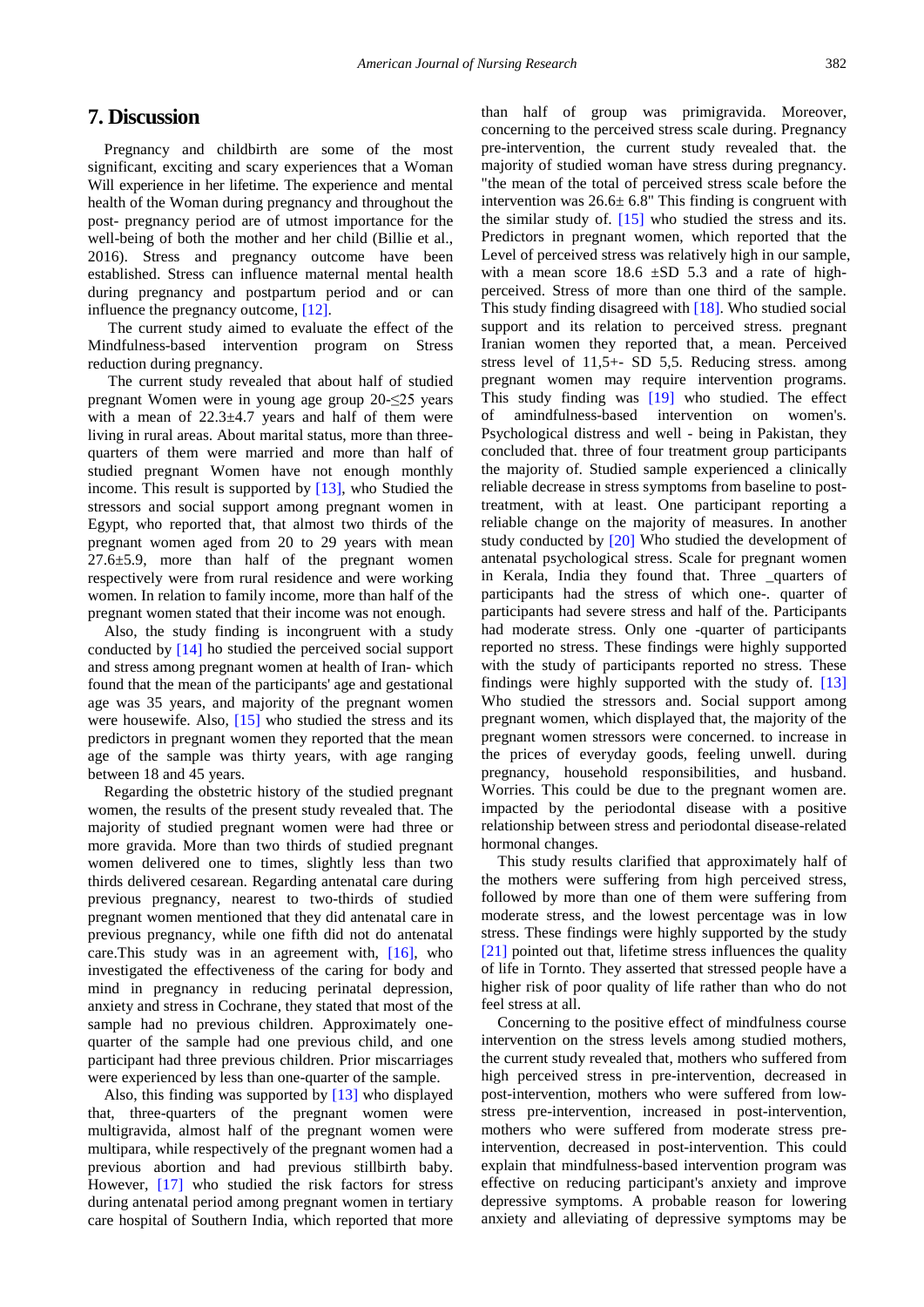since the program has helped the pregnant women to learn new skills to deal with stress and expressed their depressive symptoms in acceptable ways.

This finding was in an accordance with [\[22\]](#page-10-21) who studied the effect of mindfulness meditation on perceived stress scores and autonomic function tests of pregnant Indian women which reported that an active ingredient in a stress reduction program may be mindfulness, which has been effective in symptom reduction and general health improvement in a variety of conditions, such as anxiety, depression, back pain, and stress levels of mindfulness were found to increase in pregnant women participating in a mindfulness intervention group and to increase as pregnant women progressed through the intervention. Mindfulness practice has been hypothesized to develop the capacity to observe the changing mental an physiological states and sensations without necessarily trying to change those, [\[3\].](#page-10-2)

This study supported with [\[23\]](#page-10-22) who studied the relationship of coping ways and anxiety with pregnancy specific-stress demonstrated that pregnancy-specific stress was associated negatively with stress management and self-actualization in pregnant women in USA. These findings are consistent with those of another study that also reported that pregnancy-specific anxiety reduced the sense of personal responsibility in pregnant women.

In the same line for  $[24]$  who studied the antenatal mindfulness intervention reduced depression, anxiety, and stress in bulgharia, they reported that mindfulness-based intervention program during pregnancy is considered crucial for successful preventive interventions; for the future wellbeing of the mother, child, and family.

These findings were in accordance with the study of [\[25\]](#page-10-24) who studied the mindfulness-based intervention program on anxiety and depressive symptoms among pregnant in Egypt, who reported that, the pregnant women who participate in a mindfulness-based intervention havereductions in anxiety and depressive symptoms during pregnancy with statistically significant differences between experimental and control groups.

These results were congruent with the study conducted by Ya [\[26\]](#page-10-25) to determine the effect of mindfulness integrated cognitive behavior therapy on depression and anxiety among pregnant women in Eiraq, revealed that, of mindfulness integrated cognitive behavior therapy was efficient in alleviating depression and anxiety even one month after the intervention. However, [\[27\]](#page-10-26) suggested that mindfulness training alone may not be enough to consistently reduce levels of perceived stress during pregnancy and mindfulness may improve perceived stress not only in clinical populations but also in healthy individuals.

Moreover, there was difference between stresses scales levels pre and post-intervention was highly significant. Moreover, the mean of the total of perceived stress scale before intervention decreased in post-intervention, indicating the lower significant stress levels after the intervention.This study finding was supported by [\[25\]](#page-10-24) who studied the mindfulness-based intervention program on anxiety and depressive symptoms among pregnant demonstrated that the pregnant women participating in a mindfulness-based intervention showed a statistically significant reduction in stress and depression.

This study finding is incongruent with a study by Donegan [\[9\]](#page-10-8) mentioned that pregnancy is a key time to be caring for the mothers' mind and mental attitude. One way in which this can be supported is through mindfulness, known to promote emotional positivity and stability. According to the Fisher, [\[28\]](#page-10-27) who studied the pregnancy and labor alternative therapy research in Al-urdun, reported that mindfulness-based interventions show promise in addressing several adverse outcomes, such as antenatal depression and anxiety, providing pregnant women with more empowerment and satisfaction with labor.

The current result agrees with a study conducted by [\[8\]s](#page-10-7)tated that mindfulness-based interventions allow the development of abilities that are important for pregnant women and new mothers. This finding was consistent with [\[29\]](#page-10-28) who found that the mindfulness-based cognitive therapy (MBCT) is a promising method for reducing symptoms of psychological distress and preventing the development of postpartum mood disorders. MBCT tries to get pregnant women to here and now so that they could be detached from the past and future.

This could be due to the interventions encourage the practice of awareness and acceptance of one's thoughts, emotions, and body sensations, building stress tolerance, reducing reactivity and avoidance of uncomfortable experiences.

This study results clarified that the mean total score of mindful attention awareness scale (MAAS) differed with high statistical significance between pre-& postintervention.

This finding was congruent with [\[30\]](#page-10-29) who studied the mindfulness-based cognitive therapy for perinatal women with depression or bipolar spectrum disorder mindfulness is a skill that can be trainable in Australin, they reported that the continuous practice can lead to favorable changes in cognitive and behavioral patterns. In recent years, mindfulness interventions are used to deal with problems such as depression and anxiety during pregnancy. In the same line with [\[6\]](#page-10-5) who studied the effectiveness of a mindfulness-based childbirth education pilot study on maternal self-efficacy and fear of childbirth in Alyaman, they reported that the implemented an eight-session mindfulness-based educational program for pregnant females. Results showed that anxiety and negative factors decreased significantly in females who received the mindfulness intervention.

Similarly, [\[31\]](#page-10-30) showed that mindfulness-based intervention significantly reduced the depression and the psychological distress scores after the intervention and during follow-up compared to those of the period before the intervention. This finding not supported by [\[26\]](#page-10-25) mentioned that Mindfulness training can facilitate social functioning by balancing attentiveness to inner and outer events, and enhancing conscious attention directed to one's own and others' performances. This result is agreed with. [\[32\]](#page-10-31) significant studies in mindfulness-based programmes that deserve serious attention to widen and deepen the growing evidence base practice in Toronto. Evidence for the benefits of mindful awareness training in adults has been shown in several reviews and meta-analyses.

Comparable to [\[33\],](#page-10-32) who mentioned that the females who learn mindfulness can use the skills to manage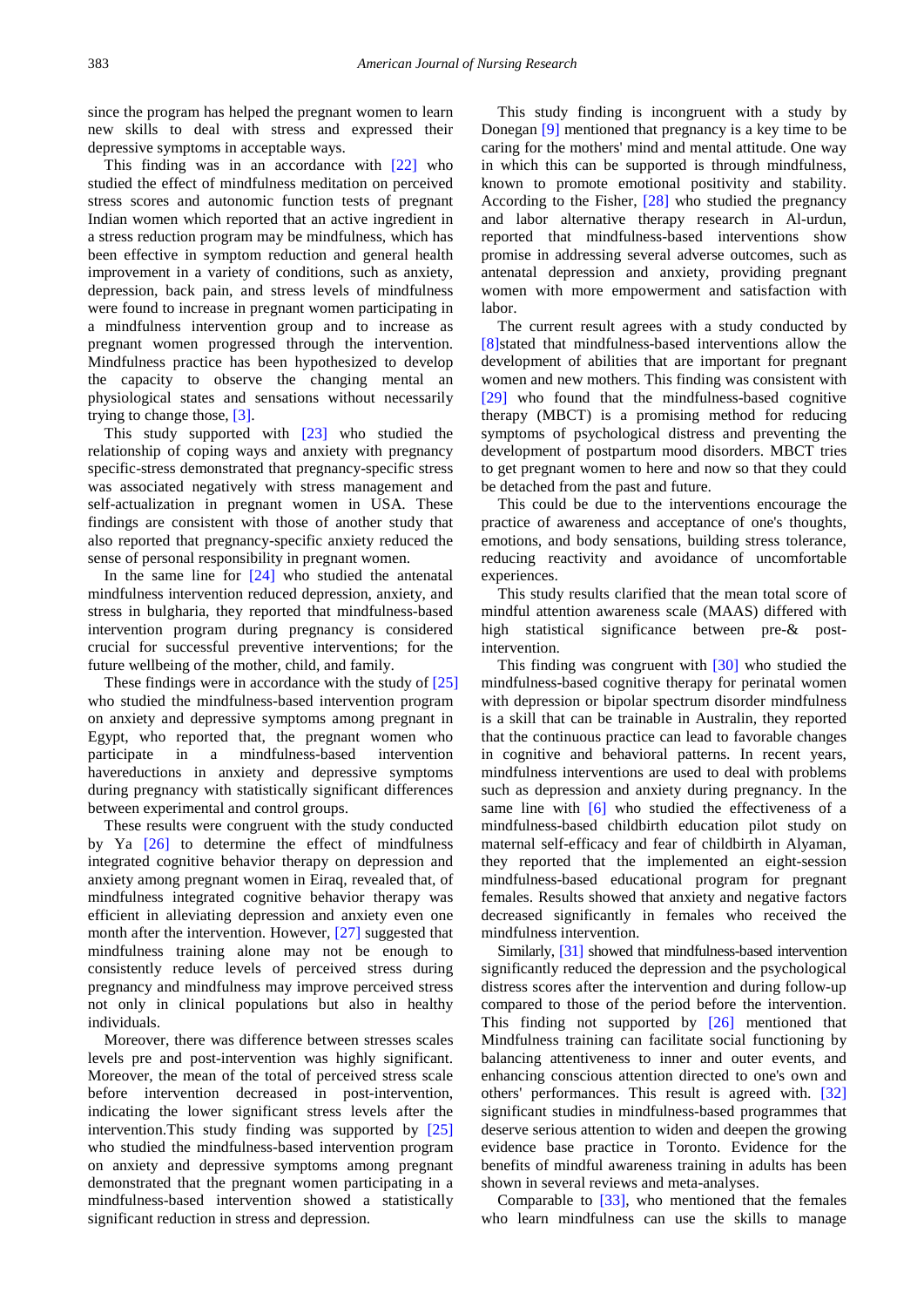stressful aspects of pregnancy, and therefore by reducing psychological distress, improve their psychological wellbeing and health.

This could be due to, the mindfulness training can provide a self-regulation strategy to females that may help them to cope with stressful situations, management of emotions and increase awareness for what is happening in each moment, with an accepting attitude. Mindfulness training during pregnancy can increase females' coping strategies. When females receive new information and skills during pregnancy, this can help them to adapt better with pregnancy.

This study results clarified that, the efficacy of educational courses for pregnant women. The postintervention program revealed a highly significant improvement in the different aspect of knowledge regarding mindfulness. These results in agreement with [\[34\]](#page-10-33) who studied a workplace mindfulness intervention may be associated with improved psychological well-being and productivity mindfulness as measured by two scales improved by two scales improved significantly during the training. However, [\[35\]](#page-10-34) suggested that mindfulness training alone may not be enough to consistently reduce the levels of perceived stress during pregnancy in Bakistan. It may, therefore, be of relevance to explore if mindfulness in combination with additional support/interventions may contribute to a more consistent reduction in perceived stress during pregnancy. Moreover, [\[31\]](#page-10-30) suggest that, for women involved in some sort of mindfulness-based training, stress levels are significantly lower at program conclusion as for when compared to baseline.

This could be due to; the mindfulness-based programs are safe and effective interventions for stress reduction during pregnancy.

Concerning to the association between studied woman' socio-demographic characteristics and the total score MAAS groups, the current study revealed that mothers of younger age group as well as age groups 26-30 years had the highest percentage of high mindfulness, the difference was not significant statistically. The only studied woman who had low mindfulness post-intervention were married, housewife however, the difference was not statistically significant respectively.

Also, the result almost agrees with these study findings, [\[25\]](#page-10-24) who studied the mindfulness-based intervention program on anxiety and depressive symptoms among pregnant demonstrated that there were significant relations between pregnant women's age categories and perceived stress. This result agreed with [\[36\]](#page-11-0) who studied the mindful pregnancy and childbirth: effects of a mindfulness-based intervention on women's psychological distress and well-being in Iran, the perinatal period found that there were no significant relations between anxiety and the age of pregnant women.

This result was in agreement with [\[37\]](#page-11-1) who studied the screening for antepartum anxiety and depression and their association with domestic violence among Egyptian pregnant women, who found that, there were no significant differences in maternal age, educational level, employment status and marital and socioeconomic statuses between the respondents in all three pregnancy trimesters. On the other view, this finding was disagreement with [\[38\]](#page-11-2) revealed that, the pregnant women

with a higher education experience less anxiety during pregnancy in comparison to those with lower educational levels

This finding could be due to the pregnant women were at high risk for anxiety and the program is considered acceptable treatment of anxiety among pregnant women participated and completed the mindfulness-based intervention program who reported a significant reduction in anxiety.

Concerning to the association between studied women' socio-demographic characteristics and the total score stress scale groups, the current study revealed that mothers of younger age group had the highest percentage of moderate stress. Divorced or widow mothers showed the highest percentage of stress. Also, an employee mothers showed a higher percentage of low stress than housewife, urban mothers showed a higher percentage of low stress than rural ones, and mothers have not enough income was a higher percentage of low stress than mothers of enough income.

This result almost agrees with these study findings, [\[13\]](#page-10-12) who studied the stressors and social support among pregnant women they displayed that, the association between general characteristics of the pregnant women and count of stressors for those aged from 20 years to 29 years, who were from urban residence, those with secondary and university education, those who were working, and women whose husbands had university education. The women with low family income status were more stressed than others. Parallel to these study findings, a descriptive study conducted by [\[39\]](#page-11-3) who founded that, the most common stressful life events were among young age pregnant women who live in urban areas.

This result in alien with [\[33\]](#page-10-32) who investigate the association between the socioeconomic status and stress rate during pregnancy they reported that the family income is one of the most significant socioeconomic elements that can affect the count of stress during pregnancy.

Moreover, the study finding is in accordance with [\[39\]](#page-11-3) who studied the effect of personal and partner experiences of stressors and the buffering effects of social relationships they realized that pregnant women with high socioeconomic status can experience greater stress during pregnancy rather than those with lower socioeconomic status. [\[40\]](#page-11-4) who examined the associations of family income and general stressful life events, perceived stress; they reported that family income was not significantly associated with stress count during pregnancy.

This study finding could be due to, the fact that we considered as one of the developing countries whose income barely meets its needs and a significant association between pregnant women's education and occupation and stress count during pregnancy. Meanwhile occupation, it considered another stress conflict which engulfed women with work overload especially during pregnancy.

# **8. Conclusion**

The present study and research hypothis concluded that there is positive effect of mindfulness course intervention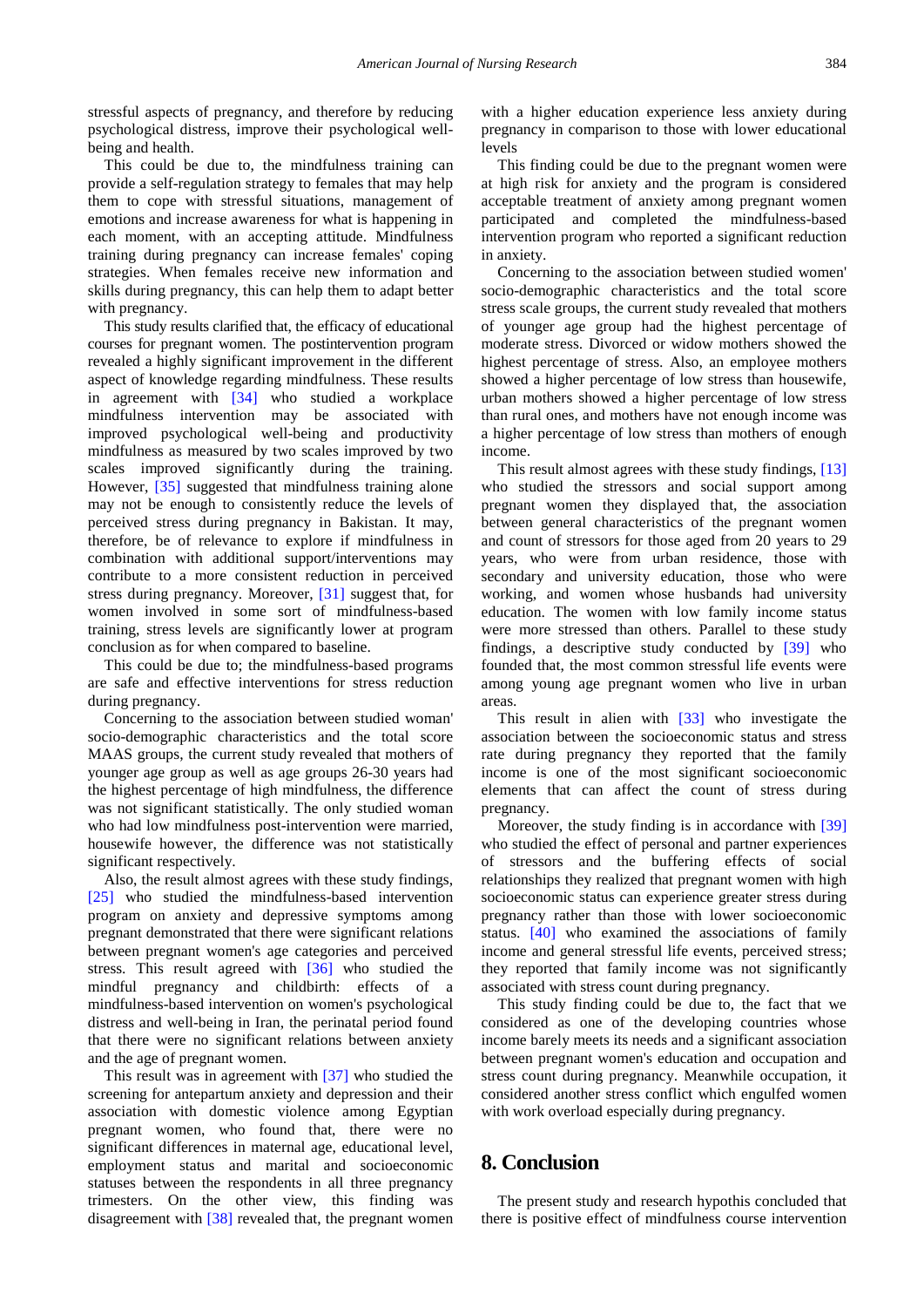on the stress levels among pregnant women. The study approved that the research hypothesis" Mindfulness was have positive effect on reducing stress level among pregnant women." was correct and accepted

## **9. Recommendation**

In the light of the present study findings, the following were recommended:

- Heath educational program about mindfulness should be provided to all health care providers whom communicate with pregnant women, because there are the main sources of information for them.
- Continuing mindfulness program about reduced stressful aspect of pregnancy
- Future researches are needed to detect the other problems to early management

## **References**

- <span id="page-10-0"></span>[1] Abman SH (2016). *Fetal and neonatal physiology (4th ed.). Philadelphia:* Elsevier/Saunders. pp. 46-47.
- <span id="page-10-1"></span>[2] Effective Public Health Practice Project. (2016). *Quality assessment tool for quantitative studies*.
- <span id="page-10-2"></span>[3] Beattie J, Hall H, Biro M, East C. *Does mindfulness training reduce the stress of pregnancy? Australian Nursing & Midwifery* Journal. 2016; 22(1): 39.
- <span id="page-10-3"></span>[4] Beddoe A, Lee K. *Mind-body interventions during pregnancy. Journal of Obstetric, Gynecologic & Neonatal Nursing.* 2018; 37(2): 165-175.
- <span id="page-10-4"></span>[5] Bonari L, Pinto N, Ahn E, Einarson A, Steiner M, Koren G. *Perinatal risks of untreated depression during pregnancy. Canadian Journal of Psychiatry*. 2015; 49(11): 726-735.
- <span id="page-10-5"></span>[6] Byrne J, Hauck Y, Fisher C, Bayes S, Schutze R. *Effectiveness of a mindfulness-based childbirth education pilot study on maternal self-efficacy and fear of childbirth.* Journal of Midwifery & Women's Health. 2014; 59(2): 192-197.
- <span id="page-10-6"></span>[7] Sparkes, E. (2015). *The birth plan? Really? The Huffington Post*. http://www.huffingtonpost.co.uk/dr-elizabeth-sparkes/the-birthplan-really\_b\_8070282.html. Accessed 9 May 2015.
- <span id="page-10-7"></span>[8] Hall H, Beattie J, Lau R, East C, Biro M. *The effectiveness of mindfulness training on perinatal mental health; a systematic review. Women and Birth.* 2015; 29(1): 62-71.
- <span id="page-10-8"></span>[9] Donegan T. *Mindfulness: an nursing intervention for improving the health of mothers and babies. Midwifery Today*. 2015; 113: 62-63.
- <span id="page-10-9"></span>[10] Cohen JS. &Williamson MR. (1988) *Mindfulness and selfcompassion in the transition to motherhood: a prospective study of postnatal mood and attachment*. New York: Columbia University, 1988.
- <span id="page-10-10"></span>[11] Carlson, L.E. & Brown, K.W. (2005). *Validation of the Mindful Attention Awareness Scale in acancer population. Journal of Psychosomatic Research*, 58, 29-33.
- <span id="page-10-11"></span>[12] Zhang CA, Levett KM, Collins CT, Crowther C. *Relaxation techniques for pain management in labour.Cochrane Database of Systematic Reviews*. 2018; 12: CD009514. [PubMed]
- <span id="page-10-12"></span>[13] MohammedG, Saracco P, Giolito MR, Danelon D, Bogetto F, Todros T. *Impact of maternal psychological distress on fetal weight, prematurity and intrauterine growth retardation. Journal of Affective* Disorders. 2017; 111(2-3): 214-220.
- <span id="page-10-13"></span>[14] IInaz M. Matvienko-Sikar K, Dockray S. *Effects of a novel positive psychological intervention on prenatal stress and wellbeing: a pilot randomised controlled trial. Women and Birth*. 2016 [PubMed].
- <span id="page-10-14"></span>[15] Vieten C, Astin J. *Effects of a mindfulness-based intervention during pregnancy on prenatal stress and mood: results of a pilot study. Archives of Women's Mental Health.* 2017; 11(1): 67-74.
- <span id="page-10-15"></span>[16] Kishanib, Khianman B, Pattanittum P, Thinkhamrop J, Lumbiganon P. *Relaxation therapy for preventing and treating*

*preterm labour. Cochrane Database of Systematic Reviews.* 2018*; 8:* CD007426.

- <span id="page-10-16"></span>[17] Vijayaselvi A, Vieten C, Astin J. *Effects of a mindfulness-based intervention during pregnancy on prenatal stress and mood: results of a pilot study. Archives of Women's Mental Health*. 2015; 11(1): 67-74.
- <span id="page-10-17"></span>[18] Iranzad F, Miklowitz D, Semple R, Hauser M, Elkun D, Weintraub M, Dimidjian S. *Mindfulness-based cognitive therapy for perinatal women with depression or bipolar spectrum disorder. Cognitive Therapy and Research*. 2015; 39(5): 590-600.
- <span id="page-10-18"></span>[19] like Dunn N, Talge NM, Neal C, Glover V. *Antenatal maternal stress and long-term effects on child neurodevelopment: how and why? Journal of Child Psychology and Psychiatry*. 2017; 48(3-4): 245-261.
- <span id="page-10-19"></span>[20] Devisree G, Deeks JJ, Dinnes J, D'Amico R, Sowden AJ, Sakarovitch C, Song F, Petticrew M, Altman DG, *International Stroke Trial Collaborative Group; European Carotid Surgery Trial Collaborative Group Evaluating non-randomised intervention studies. Health Technology Assessment. 2018*; 7(27): 1-173.
- <span id="page-10-20"></span>[21] Naito W, Muthukrishnan S, Jain R, Kohli S, Batra S. *Effect of mindfulness meditation on perceived stress scores and autonomic function tests of pregnant Indian women*. Journal of Clinical and Diagnostic Research. 2017; 10(4): 5-8.
- <span id="page-10-21"></span>[22] Shobitha T. Schetter CD, Tanner L. *Anxiety, depression and stress in pregnancy: implications for mothers, children, research, and practice. Current Opinion in Psychiatry*. 2017; 25(2): 141-148.
- <span id="page-10-22"></span>[23] Faramarzi, w, Fisher C, Hauck Y, Bayes S, Byrne J. *Participant experiences of mindfulness-based childbirth education: a qualitative study. BMC Pregnancy and Childbirth.* 2016; 12(1): 126.
- <span id="page-10-23"></span>[24] Hannah AC, Mulder EJ, Robles de Medina PG, Visser GH, Buitelaar JK*. Is pregnancy anxiety a distinctive syndrome? Early Human Development*. 2014; 79(2): 81-91.
- <span id="page-10-24"></span>[25] SayedaS, Sawyer A, Witt A, Oh D. *The effect of mindfulnessbased therapy on anxiety and depression: a meta-analytic review. Journal of Consulting and Clinical Psychology.* 2017; 78(2): 169-183.
- <span id="page-10-25"></span>[26] YazdanimehrD, Guardino CM, Dunkel Schetter C, Bower JE, Lu MC, Smalley SL. *Randomised controlled pilot trial of mindfulness training for stress reduction during pregnancy. Psychology & Health.* 2016; 29(3): 334-349.
- <span id="page-10-26"></span>[27] Guardino M, Glynn L, Schetter C, Hobel C, Sandman C. *Pattern of perceived stress and anxiety in pregnancy predicts preterm birth. Health Psychology.* 2014; 27(1): 43-51.
- <span id="page-10-27"></span>[28] Fisher M.. *Pregnancy and labor alternative therapy research. Alternative Therapies in Health and Medicine*. 2016; 14(5): 28-34.
- <span id="page-10-28"></span>[29] Dimidjian S, Goodman SH, Felder JN, Gallop R, Brown AP, Beck A. *Staying well during pregnancy and the postpartum: a pilot randomized trial of mindfulness-based cognitive therapy for the prevention of depressive relapse/recurrence*. Journal of Consulting and Clinical Psychology. 2016; 84(2): 134-145.
- <span id="page-10-29"></span>[30] Miklowitz E,Woolhouse H, Mercuri K, Judd F, Brown SJ. Antenatal mindfulness intervention to reduce depression, anxiety and stress: a pilot randomised controlled trial of the MindBabyBody program in an Australian tertiary maternity hospital. BMC Pregnancy and Childbirth. 2015; 14: 369.
- <span id="page-10-30"></span>[31] Dunn C, Hanieh E, Roberts R, Powrie R. *Mindful pregnancy and childbirth: effects of a mindfulness-based intervention on women's psychological distress and well-being in the perinatal period. Archives of Women's Mental Health. 2017;* 15(2): 139-143.
- <span id="page-10-31"></span>[32] Weare A, Robertson E, Celasun N, Stewart DE. *Risk factors for postpartum depression*. In: Stewart DE, Robertson E, Dennis CL, Grace SL, Wallington T, editors. Postpartum depression: literature review of risk factors and interventions. Toronto: Toronto Public Health; 2013. pp. 9-70.
- <span id="page-10-32"></span>[33] ShishehgarN, Roth B, Robbins D. *Mindfulness-based stress reduction and health-related quality of life: findings from a bilingual inner-city patient population*. Psychosomatic Medicine. 2014; 66(1): 113-123.
- <span id="page-10-33"></span>[34] Evans J, Heron J, Francomb H, Oke S, Golding J. *Cohort study of depressed mood during pregnancy and after* childbirth. BMJ. 2016; 323(7307): 257-260.
- <span id="page-10-34"></span>[35] Guardino S, Dimidjian S, Goodman SH, Felder JN, Gallop R, Brown AP, Beck A. *An open trial of mindfulness-based cognitive therapy for the prevention of perinatal depressive relapse*/*recurrence. Archives of Women's Mental Health. 2015; 18(1): 85*-94.